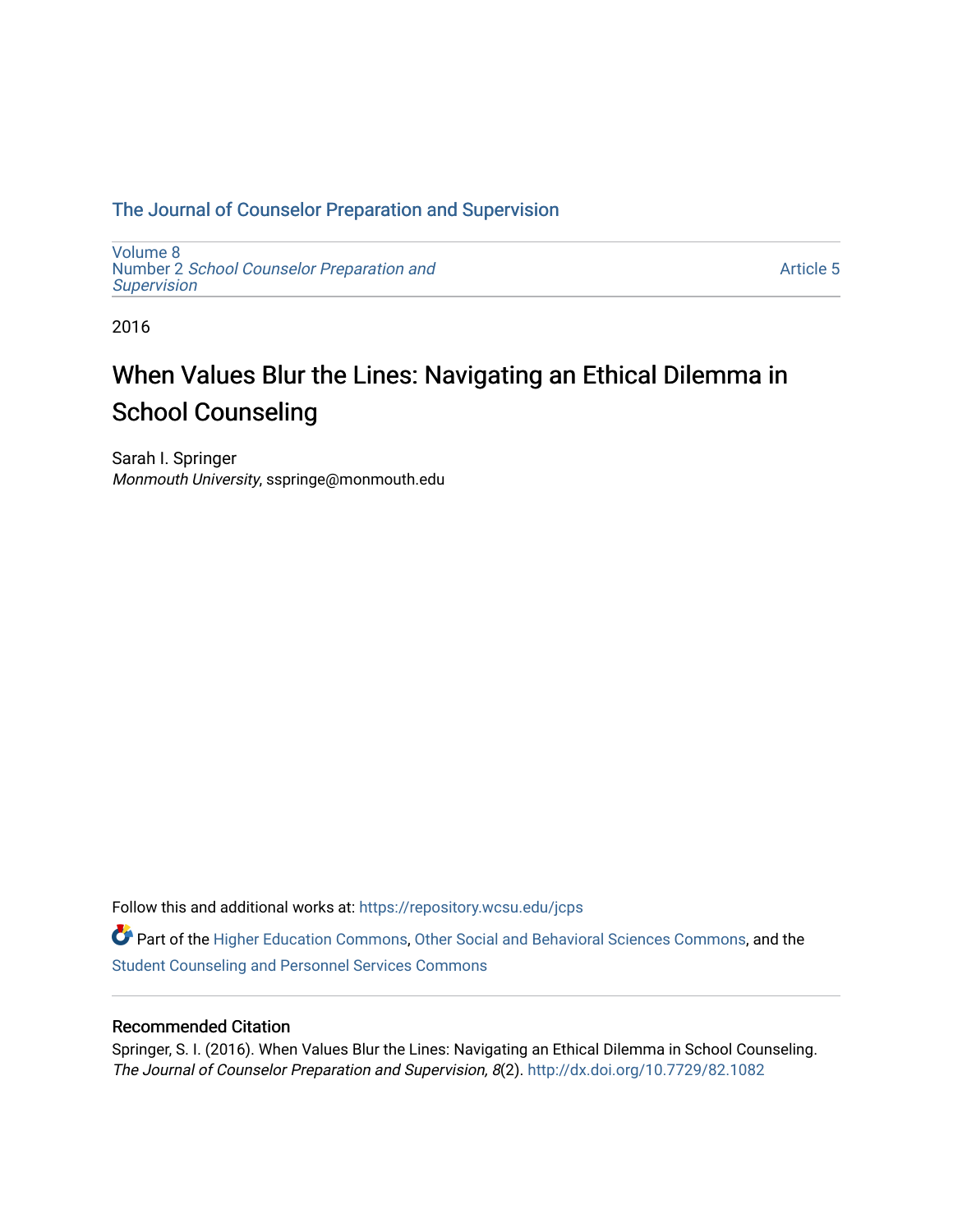# When Values Blur the Lines: Navigating an Ethical Dilemma in School Counseling

## **Abstract**

School counselors regularly face ethical dilemmas that surround child protection and the navigation of home and school communication. Many of these issues are impacted by the school counselors' abilities to acknowledge their own personal values while balancing ethical obligations and administrative boundaries. The following case highlights an untenured school counselor's inner thought processes as she manages an ethical dilemma involving allegations of child abuse. This article discusses ethical decision-making and recommends advocacy for further discussion in counselor preparation programs around clinical supervision and consultation.

# Keywords

School Counseling, Ethics

# Author's Notes

Portions of this manuscript were developed for another project under the guidance of Dr. Dana Heller Levitt, Associate Professor and Graduate Program Coordinator at Montclair State University and Dr. Holly J. Hartwig Moorhead, Licensed Counselor and Assistant Professor at Regent University. Thank you to both professors for their editorial assistance. Correspondence concerning this article should be sent to Sarah I. Springer at sspringe@monmouth.edu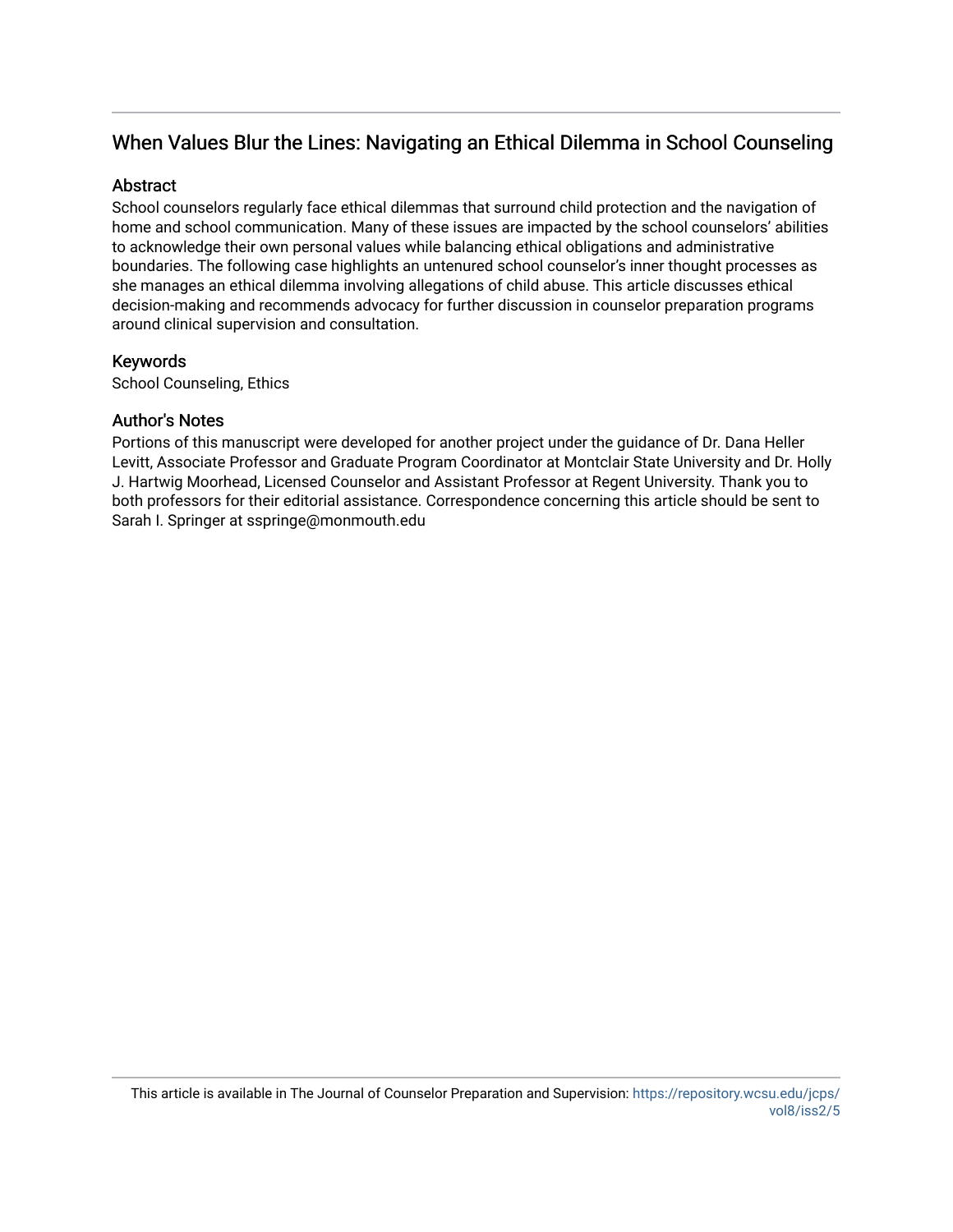School counselors are trained to be on the front lines of assessment and prevention efforts that enhance the lives of students within the school community. Their work with students, staff, and stakeholders encourages opportunities for strong home, school, and community partnerships. Personal values may influence the emotional lens through which counselors initially define a particular problem. Clinical supervision is therefore important in helping counselors to further identify and process these values and personal triggers (Bernard & Goodyear, 2009). Unfortunately, research suggests that clinical supervision in the schools is continually lacking (Agnew, Vaught, Getz, & Fortune, 2000; Dollarhide & Miller, 2006; Lambie & Williamson, 2004; Luke & Bernard, 2006; Perera-Diltz & Mason, 2012). This may have many consequences, including compromising the welfare of students through poor, autonomous decision-making. Because it is important for school counselors to adhere to the American Counseling Association (ACA) *Code of Ethics* (2014) and the American School Counselor Association's (ASCA) *Ethical Standards for School Counselors* (2010), clinical supervision and consultation represent ways to support accountability for ethical practice.

School counselors are in unique positions to help bridge the gap between the home and school environment, as well as the community of teachers and adminstration. This requires open and continued dialogue among these specific stakeholders. In many cases, school counselors must learn to navigate these relationships as the only school counselor in the building (Page, Pietrzak, & Sutton, 2001). Consequently, when faced with ethical dilemmas, decision-making becomes more challenging without access to regular clinical supervision and consultation.

Research continues to suggest the need to advocate for ways to support school counselors in gaining access to peer support and supervision (Perera-Diltz  $\&$  Mason, 2012). The following case represents a school counselor's decision-making process in response to an ethical dilemma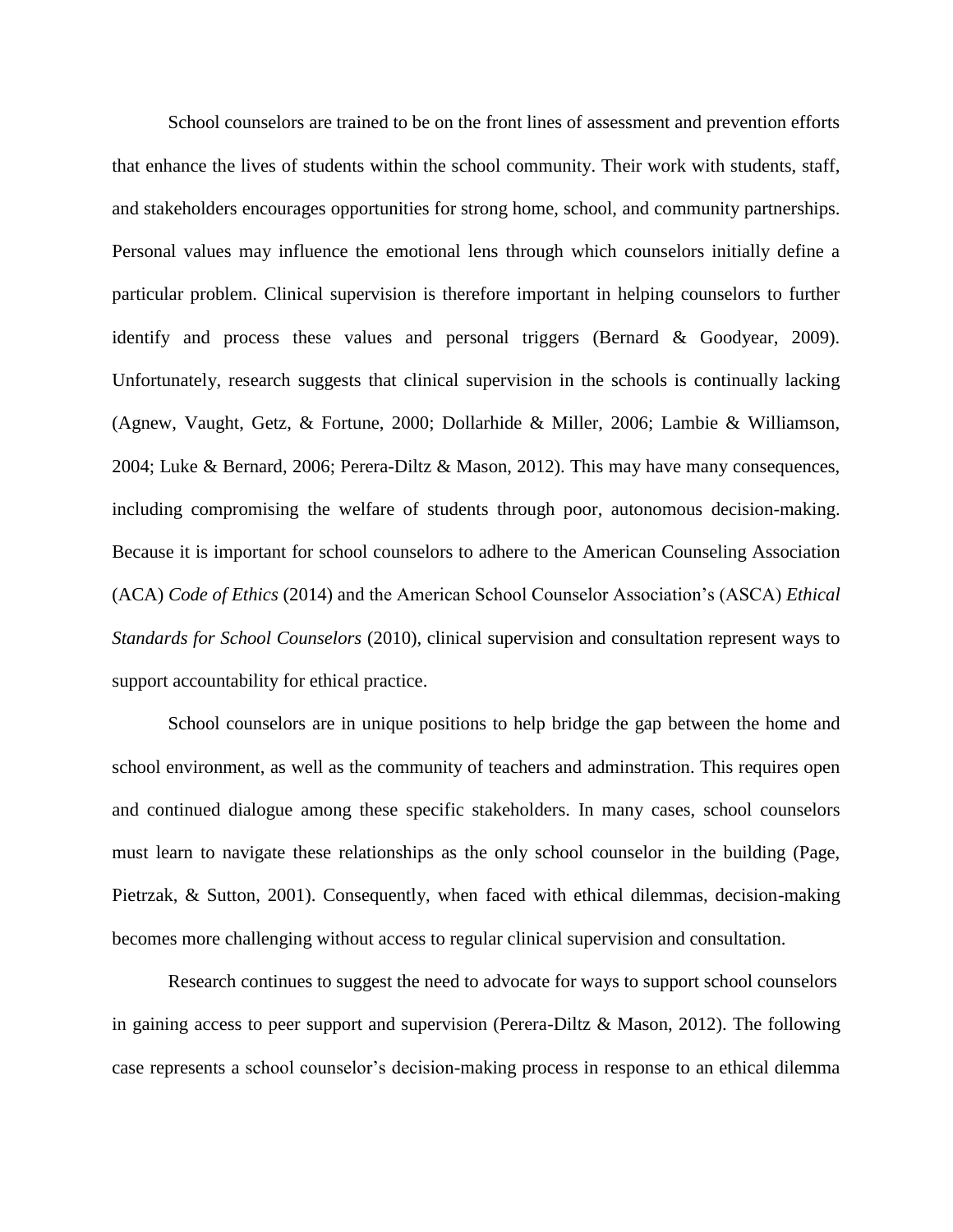involving allegations of child abuse. Sections reflect the background of the situation, the school counselor's response to the various facets of the situation, discussion of ethical responsibilities, and reflective analysis. School counselor preparation and supervision recommendations follow.

#### **Case Study Background**

Mrs. Kast—a White, middle class, second-year, untenured elementary school counselor in a school comprised of students from an upper-middle class suburban community—faced an ethical dilemma as she struggled to define and advocate for her role in the school setting. Much of this struggle reflected the distinct culture evident in the elementary school. The building principal and many teachers worked there for over twenty years, and much of that time was without a school counselor. As Mrs. Kast was hired, the job description for the elementary school counselor position was not solidified. Moreover, personnel did not engage in shared decision-making and lacked a clear understanding of the role of professional school counselors. As Mrs. Kast faced challenging decisions, she became charged with independently differentiating between decisions she should make autonomously and those that required principal approval. The following case demonstrates Mrs. Kast's struggle with the dilemma to assert her professional role as a school counselor and her ethical obligations at the expense of a potential confidentiality breach and/or a potential insubordination claim.

#### **The Case**

During Mrs. Kast's second year, a nine-year-old student, Jane Smith, was referred to the counseling office because of declining grades, a sullen affect, detached from peers. Jane shared her fears about her father's temper to Mrs. Kast, especially when he was not taking his medication. Mrs. Kast's attempts to clarify these specific behaviors and the father's medical condition were futile, as Jane was limited in her ability to express herself. However, Jane was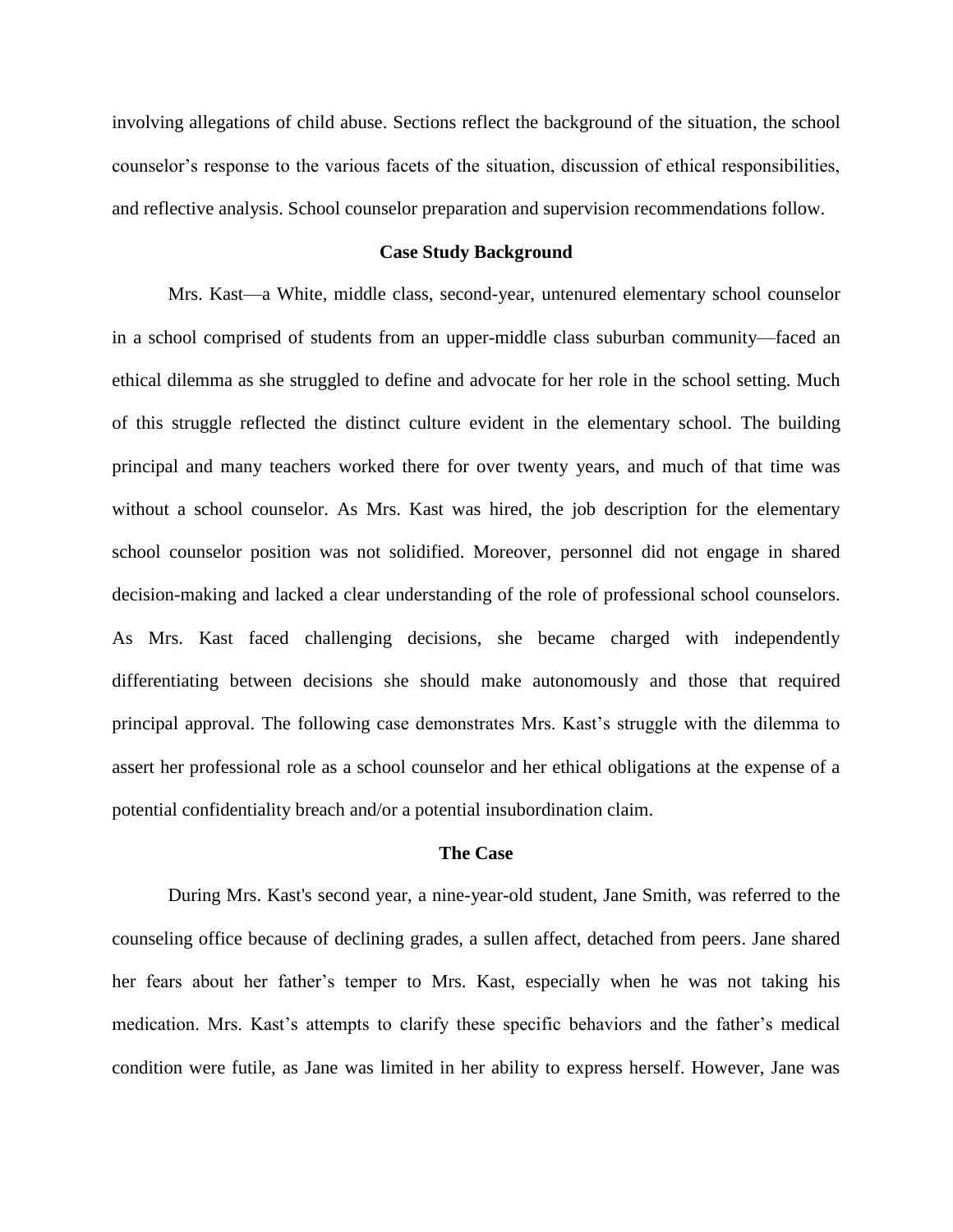able to describe situations when she and her siblings would hide from their father until he was able to return to "normal." Jane further mentioned how she would daydream in class instead of participating in discussion. During this conversation, Mrs. Kast wondered if Jane might be struggling with undiagnosed learning or emotional difficulties and planned to discuss her progress in school with both the classroom teacher and her mother later that week. Additionally, Mrs. Kast was concerned about Jane's inability to provide clear details regarding her father's behavior and home life. She was concerned about safety but recognized inconsistencies in Jane's story. Mrs. Kast felt conflicted in making a rash decision that could have significant negative consequences for the home/school relationship, but she knew of her legal and ethical obligation to contact protective services if Jane was not safe.

This uncertainty prompted Mrs. Kast to invite Jane's mother, Mrs. Smith, to her office for a meeting to discuss concerns about Jane's classroom behavior and disclosures about her father. Mrs. Smith, a white, upper-middle class woman in her 40s, arrived for their meeting with a pleasant and welcoming disposition. Mrs. Smith expressed gratitude to Mrs. Kast for reaching out to Jane and encouraged her continued support of Jane's academic and social development. However, as the conversation progressed, Mrs. Smith began to express sadness and clarified her daughter's disclosures about Mr. Smith. Mrs. Smith tearfully shared incidents of spousal abuse and personal fears for her children's safety when they were solely in the care of her husband. Mrs. Smith clarified her husband's medical condition and discussed details about his behaviors that would occur when he was not consistently taking medications and when his sleeping habits were inconsistent. Mrs. Smith reported instances when she barricaded their bedroom door so her husband would not be able to reach the children. Mrs. Kast was equally sad and angry that Mrs. Smith continued to stay in a relationship that compromised their family's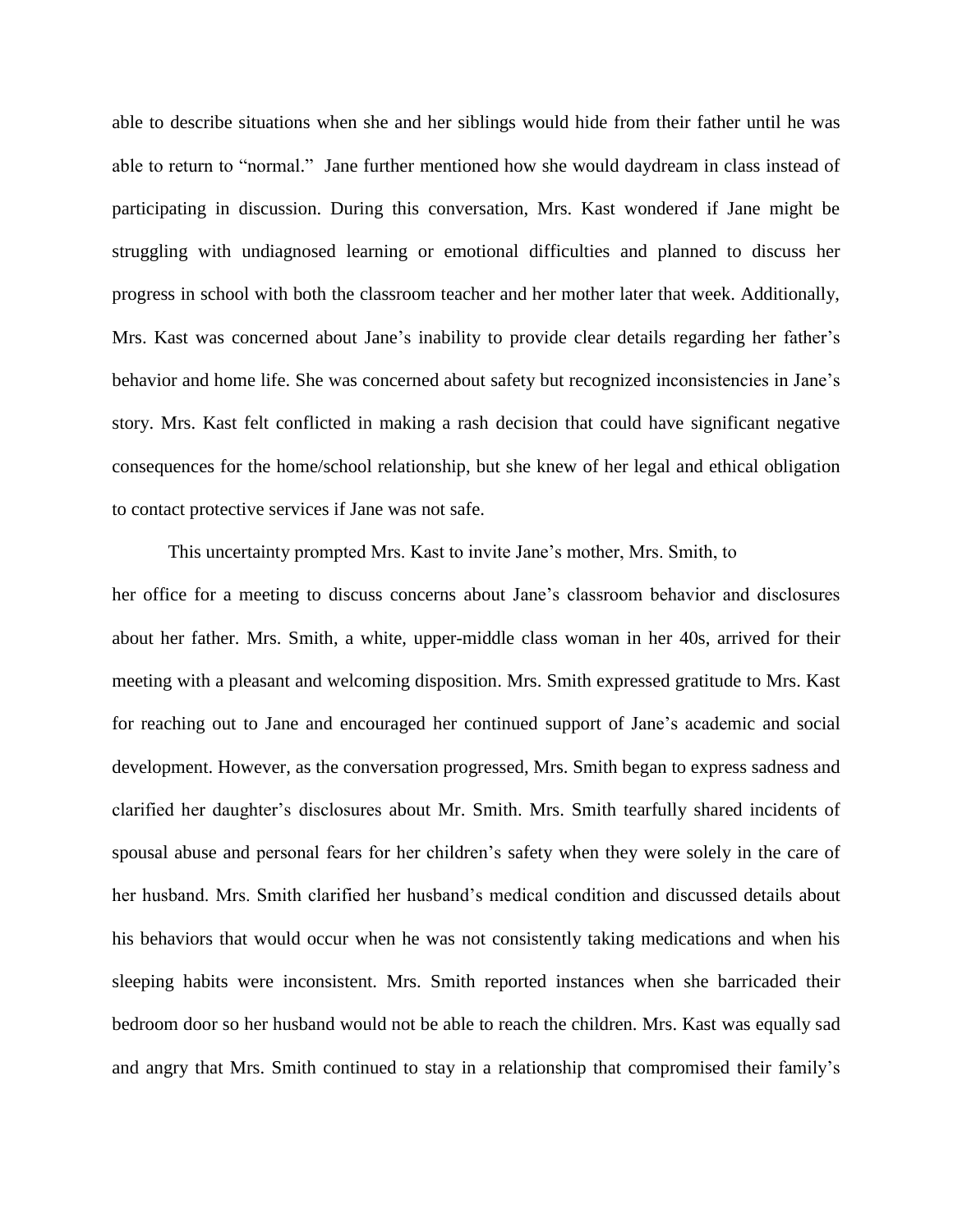safety. Mrs. Kast's own values were influencing how she heard the conversation. Ethically, she knew of her need to process her feelings to ensure that they did not interfere with her decisionmaking.

Following Mrs. Smith's disclosures, Mrs. Kast agreed to continue working with Jane on a short-term basis and discussed her role in the school setting (ASCA, 2010). After expressing concern for Mrs. Smith and her children's safety, Mrs. Kast provided referrals to counseling resources that would support Mrs. Smith as well as her children on a longer term basis (ASCA, 2010). Mrs. Smith took the referrals, but from Mrs. Kast's perspective, she continued to make excuses for why she may not use them. Mrs. Kast thanked Mrs. Smith for coming in and requested to touch base the next day.

#### **Ethical Dilemma**

Immediately following Mrs. Smith's departure, Mrs. Kast reflected on their conversation and continued to realize the multiple issues that would need further attention. She realized she was concerning herself less with what she could and/or should do to immediately protect Jane (e.g., filing a report with Child Protective Services). Mrs. Kast felt that providing additional resources could put this responsibility in the hands of a more experienced counselor who could provide follow-up support for the family. In this time of reflection, Mrs. Kast felt guilty because she recognized a struggle between her personal values and her ethical and legal responsibilities.

Mrs. Kast also struggled with articulating her range of responsibilities (e.g., short term counseling, counseling referrals) with families and staff, especially considering their limited knowledge of the breadth of school counseling services. It was important to her that families felt supported, but students needing referrals to outpatient counseling can be stigmatized by others who find out about their needs . On occasion, Mrs. Kast found this unfair stigma drove a wedge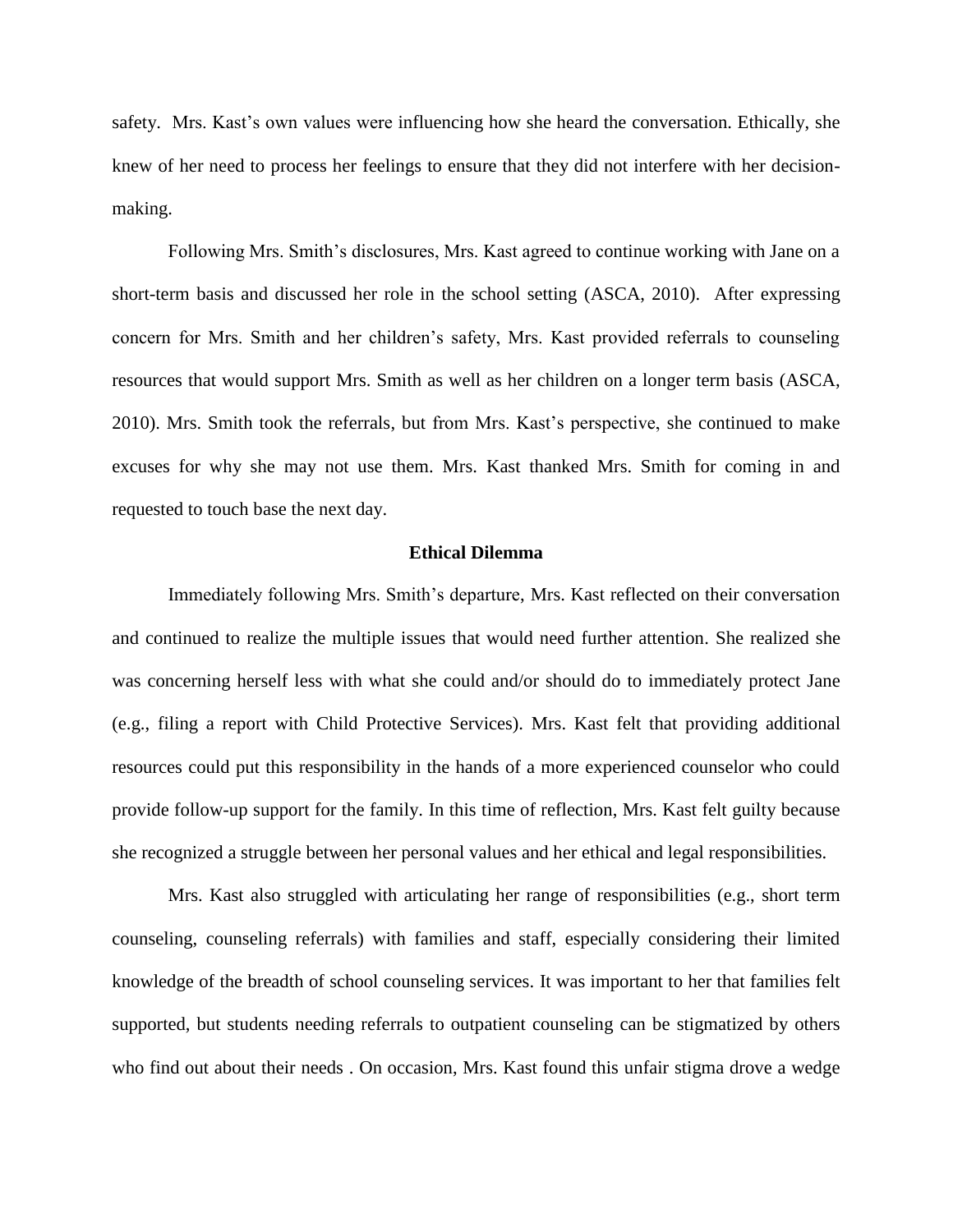in the parent/counselor relationship and negatively affected their ability to effectively communicate. Given Mrs. Smith's perceived defensiveness about counseling referrals, Mrs. Kast decided not to discuss Child Protective Services as another resource. Mrs. Kast also never contacted Child Protective Services and felt unsure of how to explain the process to Mrs. Smith in a way that would be productive. Without access to clinical supervision, Mrs. Kast felt uncomfortable and helpless in supporting this family. Her fear of the potential consequences associated with contacting Child Protective Services (e.g. removal of children) and desire to remain in good standing with families and stakeholders complicated her dilemma.

#### **Ethical Decision-Making**

Mrs. Kast understood her legal and ethical duties as a mandated reporter of suspected child abuse, however she questioned her instincts. She wanted to consult with another trained professional before making such an important and far-reaching decision that would have implications for the family (ACA, 2014; ASCA, 2010). Mrs. Kast was also concerned about mentioning her desire to contact Child Protective Services to her building principal. Unfortunately, she was the only school counselor in the building and neither of the two other district school counselors, nor the director of counseling services could be reached. . All of these considerations amplified her desire to consult with a colleague who was respected by the principal. Mrs. Kast decided to confidentially consult with the school psychologist because she had the principal's respect and Mrs. Kast believed the consultation minimized the chance the principal would react to her independently making this important decision.

The school psychologist expressed concern for the safety of both Mrs. Smith and her children and encouraged Mrs. Kast to redirect her consultation to the principal, as this had been past practice. Mrs. Kast worried the principal would not trust her; the principal's authoritarian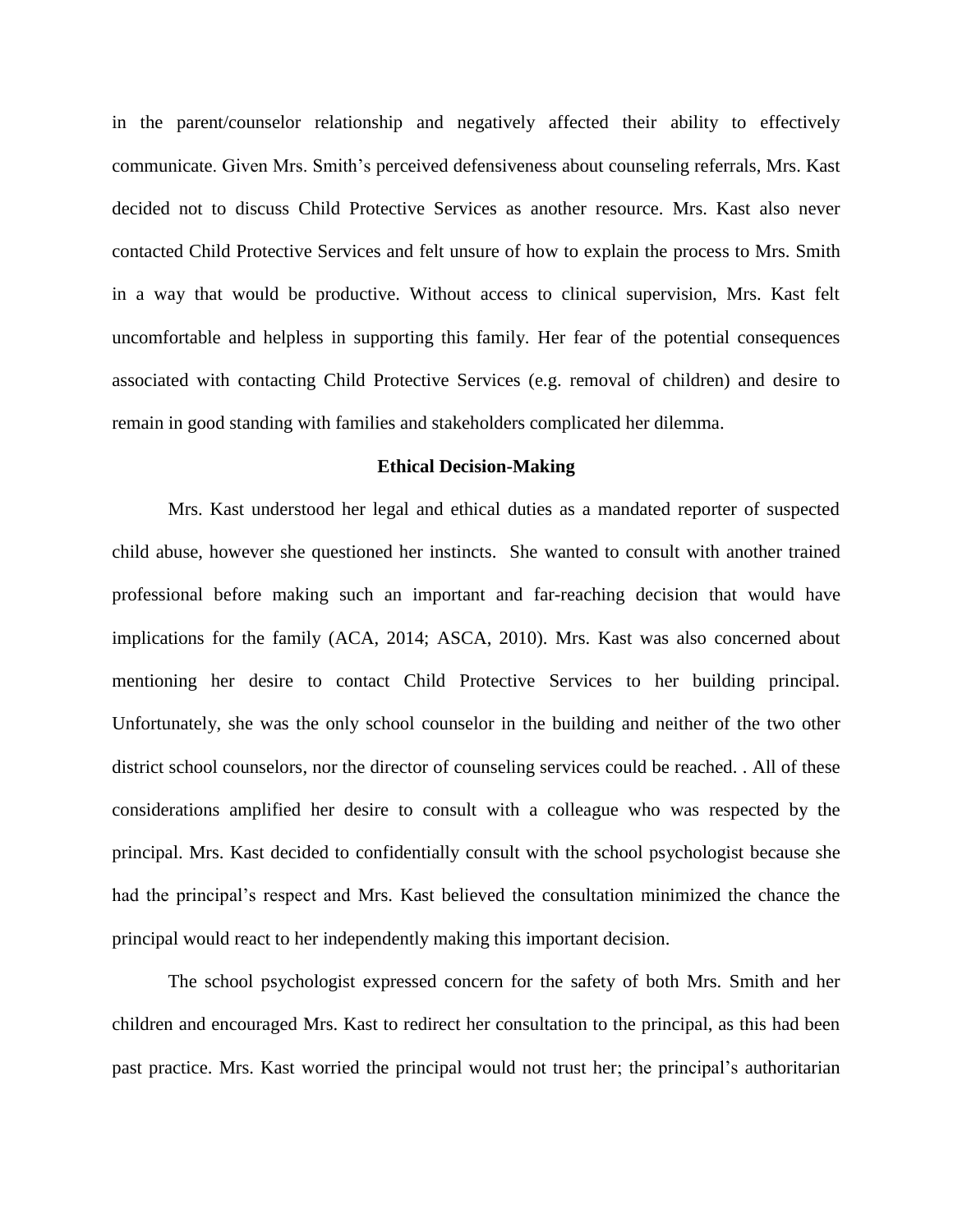leadership style made the anticipation of this conversation very intimidating for Mrs. Kast. These interpersonal and relationship dynamics ironically paralleled Mrs. Smith's presenting issues: both were worried, intimidated, and reluctant to engage in raising sensitive issues with important and influential people.

With trepidation, Mrs. Kast shared detailed concerns about Jane's safety with the principal and her desire to immediately contact Child Protective Services. The principal instructed Mrs. Kast not to report the concerns to Child Protective Services immediately. Instead, the principal instructed Mrs. Kast to call an afterschool meeting where the counselor, school psychologist, classroom teacher, and principal would discuss whether or not this was the appropriate decision. Mrs. Kast now faced two ethical dilemmas: (1) breaching confidentiality by sharing client information with the principal and classroom teacher; and, (2) not calling Child Protective Services regarding Jane's safety.

Mrs. Kast reluctantly scheduled the afterschool meeting; the principal instructed Mrs. Kast to contact Child Protective Services. Mrs. Kast documented the events of that day, feeling satisfied that the correct ethical and legal decision to contact Child Protective Services had been made. At the same time, she felt frustrated that her skills as a counselor were undervalued by administration and that this family's private affairs had ultimately been shared with the principal and classroom teacher (ASCA, 2010). Though the limits of confidentiality were provided to all district families in the counseling brochure at the beginning of the school year, Mrs. Kast realized she had not revisited these topics during her conversations with Jane or Mrs. Smith (ASCA, 2010). As a result, the issue of confidentiality weighed heavily on her mind (ASCA, 2010), especially as she considered how she might have handled this situation if the principal had not given her the directive to call (ACA, 2014; ASCA, 2010).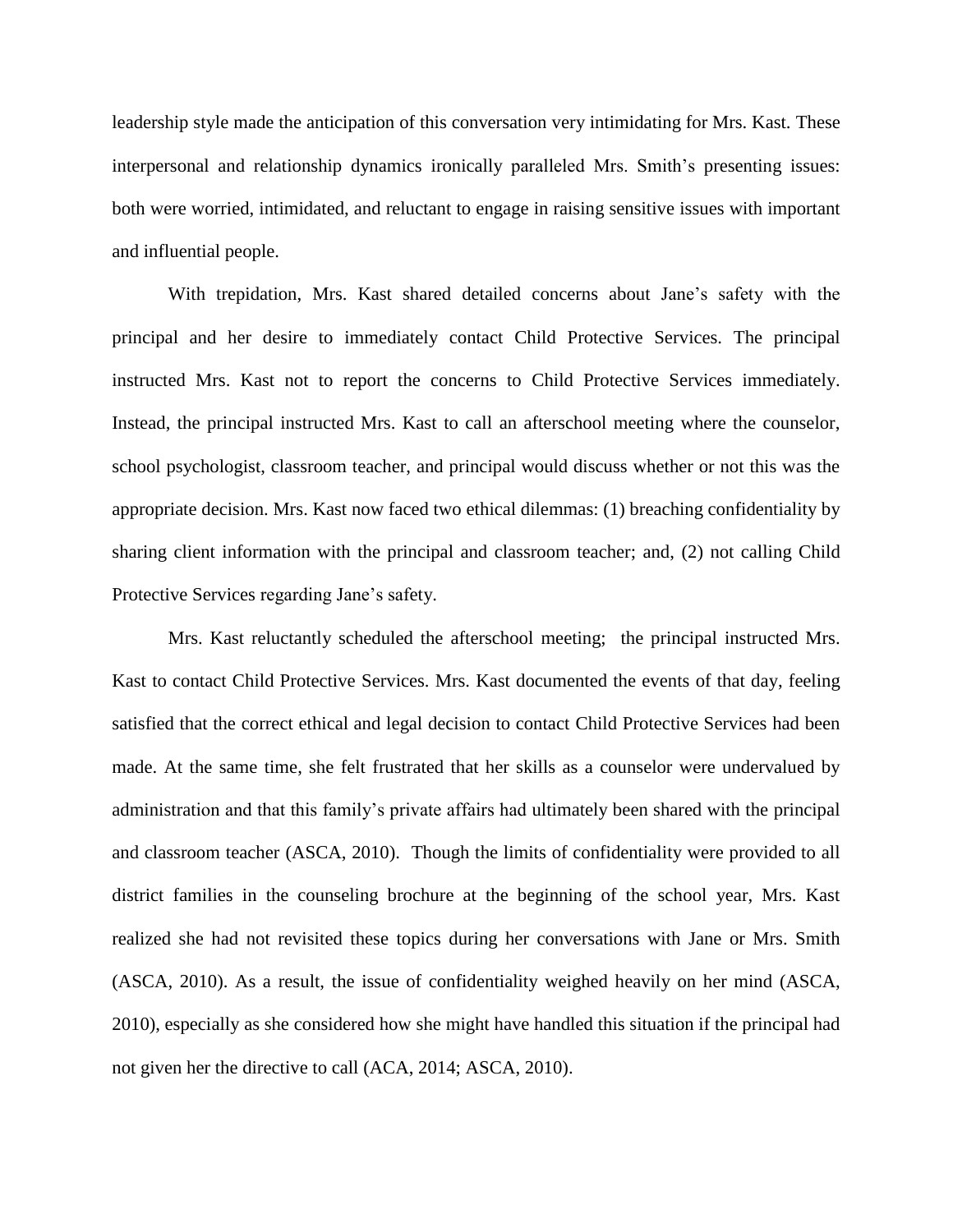#### **Ethical Obligations**

School counselors are mandated reporters of suspected child abuse. By law, Mrs. Kast could have faced jail time and civil penalties had she failed to report suspected child abuse to proper authorities. However, the thought of being potentially reprimanded with insubordination in the future by calling Child Protective Services without the principal's approval further intensified this situation. Mrs. Kast also felt deeply conflicted with whether or not to continue to work in this school district the following year; she knew this would not be the last time a critical decision like this would need to be made. Mrs. Kast knew she could not risk losing her entire career if and when this type of situation happened again, even if school counselors' roles were not entirely understood in her district. Mrs. Kast was aware of her ethical obligation to adhere to both the ACA *Code of Ethics* (2014) and the ASCA *Ethical Standards for School Counselors* (2010), yet recognized future decision-making could be ambiguous.

Mrs. Kast would have benefited from using an ethical decision-making model to help navigate this situation (Stone, 2010). Having not used such a process, Mrs. Kast's decisionmaking is arguably questionable throughout this case. School counselors are required to protect clients from serious or foreseeable harm and to consult with others if confidentiality should be breached. Mrs. Kast faced the dilemma whether to share details from her conversation with Mrs. Smith's with the principal and classroom teacher during the afterschool meeting Having chosen to share these details and not revisit informed consent and the limits of confidentiality (ASCA, 2010) highlighted Mrs. Kast's inexperience and her need for ongoing clinical supervision.

Mrs. Kast's consultation with the school psychologist is consistent with her ethical obligations (ACA, 2014; ASCA, 2010); however, the specific details addressed during the afterschool meeting could have been called into question (ASCA, 2010). The ACA *Code of*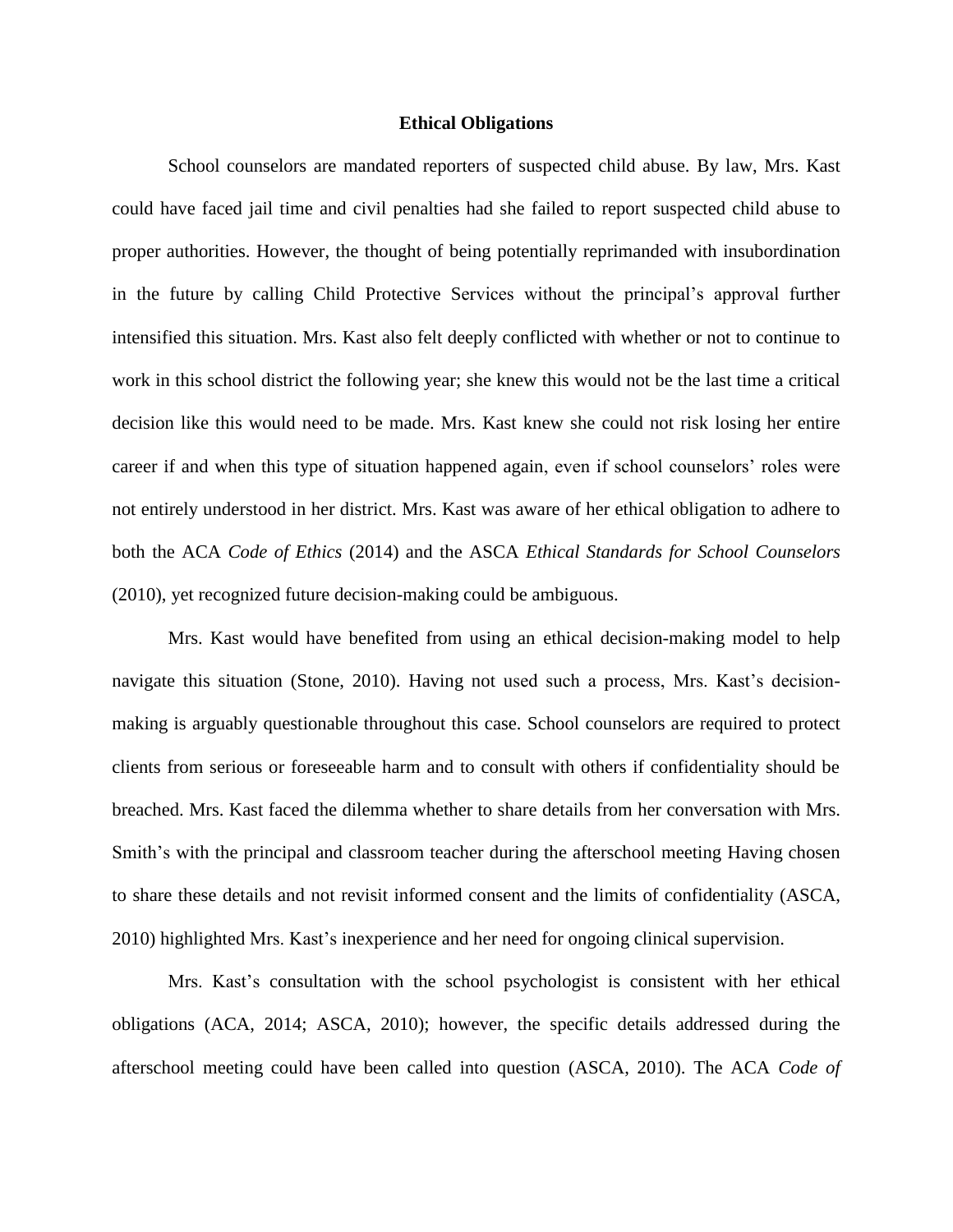*Ethics* (2014) and ASCA *Ethical Standards for School Counselors* (2010) may have actually deemed the discussion with the principal, school psychologist, and classroom teacher appropriate for consultation purposes. Although the principal and the classroom teacher were not involved in the counselor's discussions with the child or the mother, they were both a part of the consultation team meeting and informed of the family's medical history, previous familial difficulties, and information about other family members that attended the school. According to ACA *Code of Ethics* (2014) and ASCA *Ethical for School Counselors* (2010), a case could be made that the disclosure of confidential information violated the counselor's ethical responsibility to honor the student and family's confidentiality. With many follow-up questions from the principal throughout the meeting, Mrs. Kast arguably over-shared information in an effort to ensure the principal supported her desire to call Child Protective Services.

Mrs. Kast's ultimate fears were that the team would decide not to call Child Protective Services and she would need to challenge their decision to ensure the safety of her student. Legally, citizens are immune from being sued when justifiably contacting Child Protective Services; however, Mrs. Kast knew she could be relieved of her duties the following year, which could have implications for future job searches. Additionally, pressure to adhere to administrative culture and past practice compounded this dilemma. Mrs. Kast therefore made a decision to provide specific details to help better inform the team of the need to protect the Smith children, which ultimately resulted in compliance with mandatory reporting laws. These dilemmas demonstrate the importance and value of counselor supervision, consultation, and preparation for ethical decision-making.

The school counselor's decision to provide counseling and domestic violence resources to Mrs. Smith after listening to her needs is consistent with the ACA *Code of Ethics* (2014) and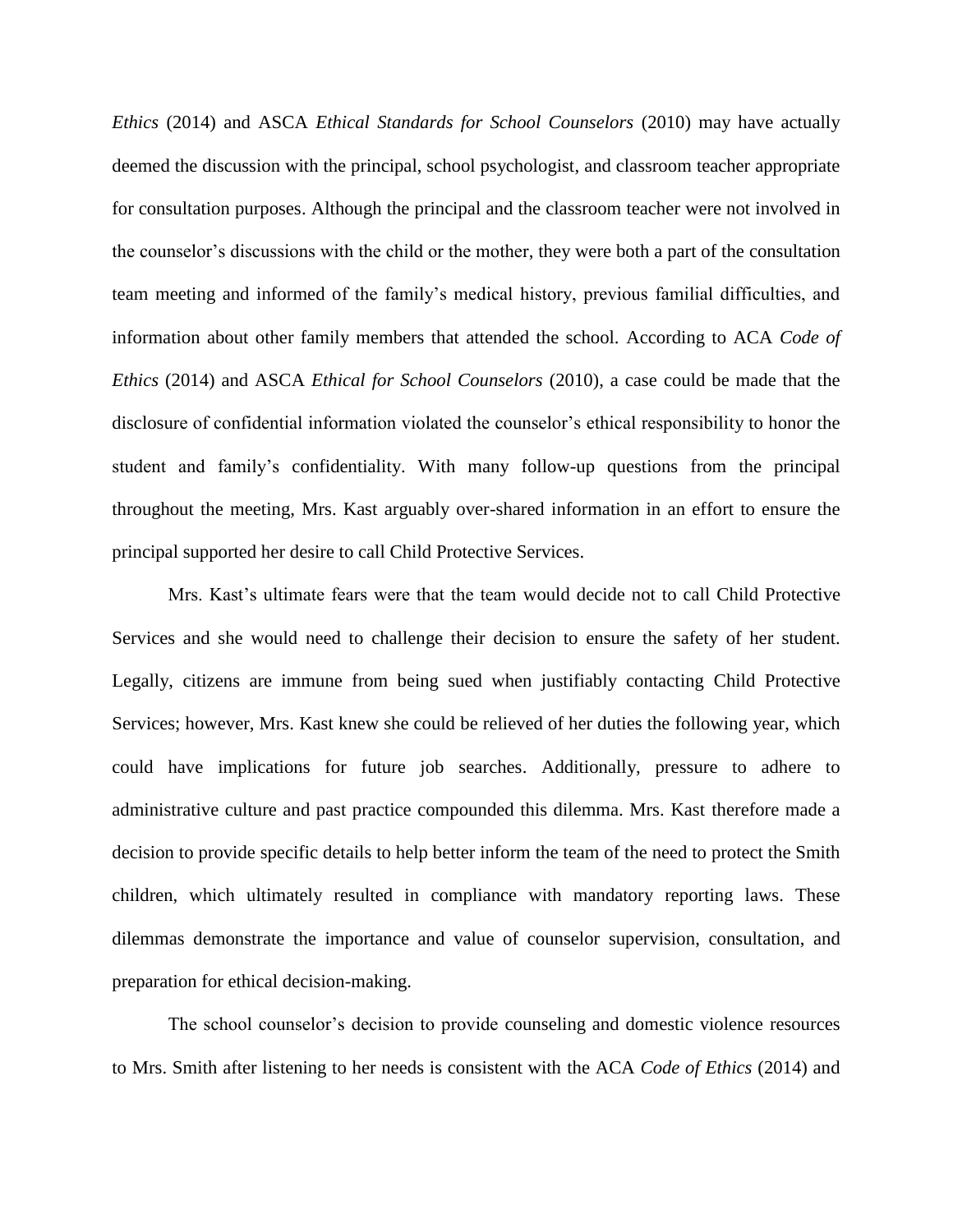ASCA *Ethical Standards for School Counselors* (2010), which encourage counselors to provide clients with referrals to appropriate resources. Mrs. Kast also honored the profession's ethical codes associated with competence by discussing her ability and willingness to provide short-term counseling support to Jane and how those services differ from those of clinical mental health

Mrs. Kast did not learn whether her suggested resources were ever used, as Child Protective Services investigated and concluded there was not enough information to substantiate an abuse claim. Mrs. Smith subsequently distanced herself from the school and Jane no longer spoke as freely about her situation to the classroom teacher or Mrs. Kast. In lieu of this situation and other building challenges, Mrs. Kast decided to seek employment elsewhere the following year.

#### **Reflection**

The positive rapport Mrs. Kast established with Mrs. Smith ultimately led to the disclosure of important information necessary to help protect the family. Mrs. Kast's consultation and eventual adherance to legal and ethical obligations resulted in a report to Child Protective Services. Yet, Mrs. Kast could have made several different decisions throughout this ordeal.

First, informed consent and the limits of confidentiality were not revisited throughout the dialogue between Mrs. Smith and Mrs. Kast (ASCA, 2010). Despite Mrs. Smith's resistance to the potential involvement of Child Protective Services, it would have been important for Mrs. Kast to continue this discussion. Additionally, Mrs. Kast could have consulted with other nondistrict school counselors and/or made follow-up attempts to contact the director of school counseling instead of, or in addition to speaking with the school psychologist (ASCA, 2010). This may have resulted in development of a definitive plan to contact Child Protective Services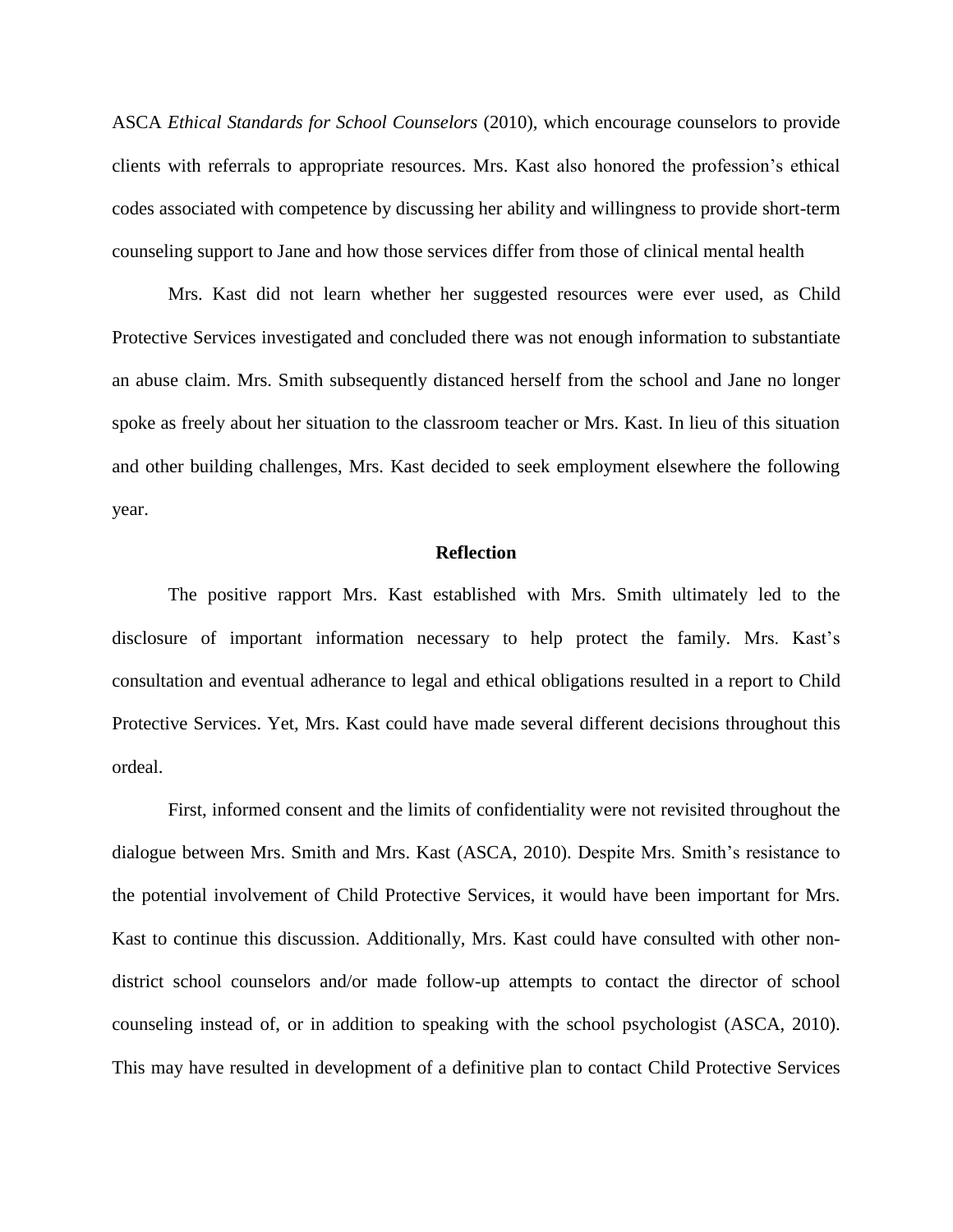consistent with the counselor's role in the school district and her legal and ethical obligations. This also may have helped the school counselor clearly advocate for her role as a mandated reporter to the building principal, prior to the afterschool meeting. In fact, Mrs. Kast may have chosen to use this opportunity to reference the *Family Education Rights and Privacy Act* (FERPA; 1974) that explicitly mandates schools to disclose relevant information when a child's health or safety is of concern (ASCA, 2010). Discussing FERPA at the onset of the conversation might have actually strengthened her advocacy efforts.

Mrs. Kast could have immediately and anonymously contacted Child Protective Services following her conversation with Mrs. Smith. In doing so, she may have been able to approach the principal with direct information that could have eliminated the need for a team meeting. Mrs. Kast's desire to maintain her good standing in the district—and more specifically with an unpredictable principal—contributed to more fearful and hesitant responses complicating these challenging ethical dilemmas. It is evident from this case that more well-developed relationships with district counselors and supervisors may have supported Mrs. Kast in navigating these dilemmas. As an untenured school counselor, it is also likely that Mrs. Kast's concern about the lack of support from her principal and lack of collaborative decision-making with the director of school counseling likely influenced hesitation and reactive decision-making.

#### **Implications for School Counselors and Counselor Educators**

This case was a learning experience for the school counselor in ways related to school counselor responsibilities, expectations, and adherence to ethical standards. It is important that school counselors' role and responsibilities be clearly defined and understood by supervisors, as recommended by the American School Counselor Association (ASCA, 2012). Confidentiality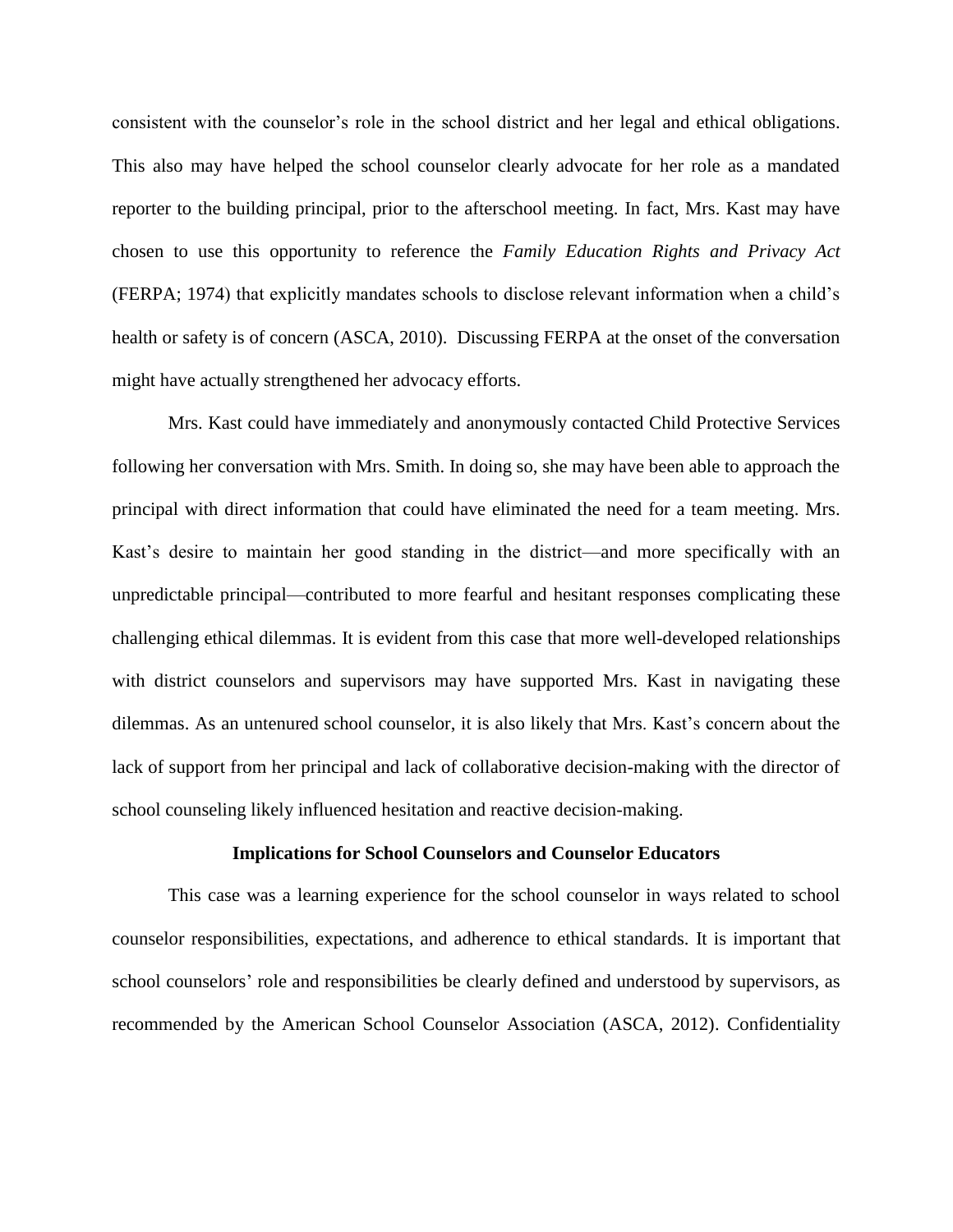can be addressed with the entire school staff at the beginning of the school year in the event that situations arise when staff may become aware of sensitive information (ASCA, 2010).

As the identity of the school counseling profession continues to develop, counselors are in an important position to advocate for the appropriate roles and responsibilities of the 21st century school counselor (ASCA, 2012; Lambie & Williamson, 2004). Counselor training should include a focus on the development of counseling, advocacy, and ethical decision-making skills. This is especially important when allied school personnel may not be aware of school counselors' training and ethical obligations. Graduate programs may consider partnering with local school counselors to provide training opportunities to staff and administrators about the limits of confidentiality and the appropriate roles of school counselors. This additional support may further the professional identity development of school counselors (Dollarhide & Miller, 2006) and lend itself to greater connections between practicing counselors and graduate programs.

Given the lack of available counseling supervision in the schools, one way in which school counselors can ensure they are practicing ethically is by participating in peer consultation (Perera-Diltz & Mason, 2012). There are a variety of ways school counselors find opportunities to receive peer consultation, many of which occur within in-service district meetings. Unfortunately, these opportunities may be dwindling as the ratio of students to school counselors increases (Akos, Hamm, Mack, & Dunway, 2007; United States Department of Education, 2013) and professional development release time is following suit (Perera-Diltz  $\&$ Mason, 2012). Partnerships with graduate programs may increase networking, peer consultation, and even supervision opportunities for practicing school counselors.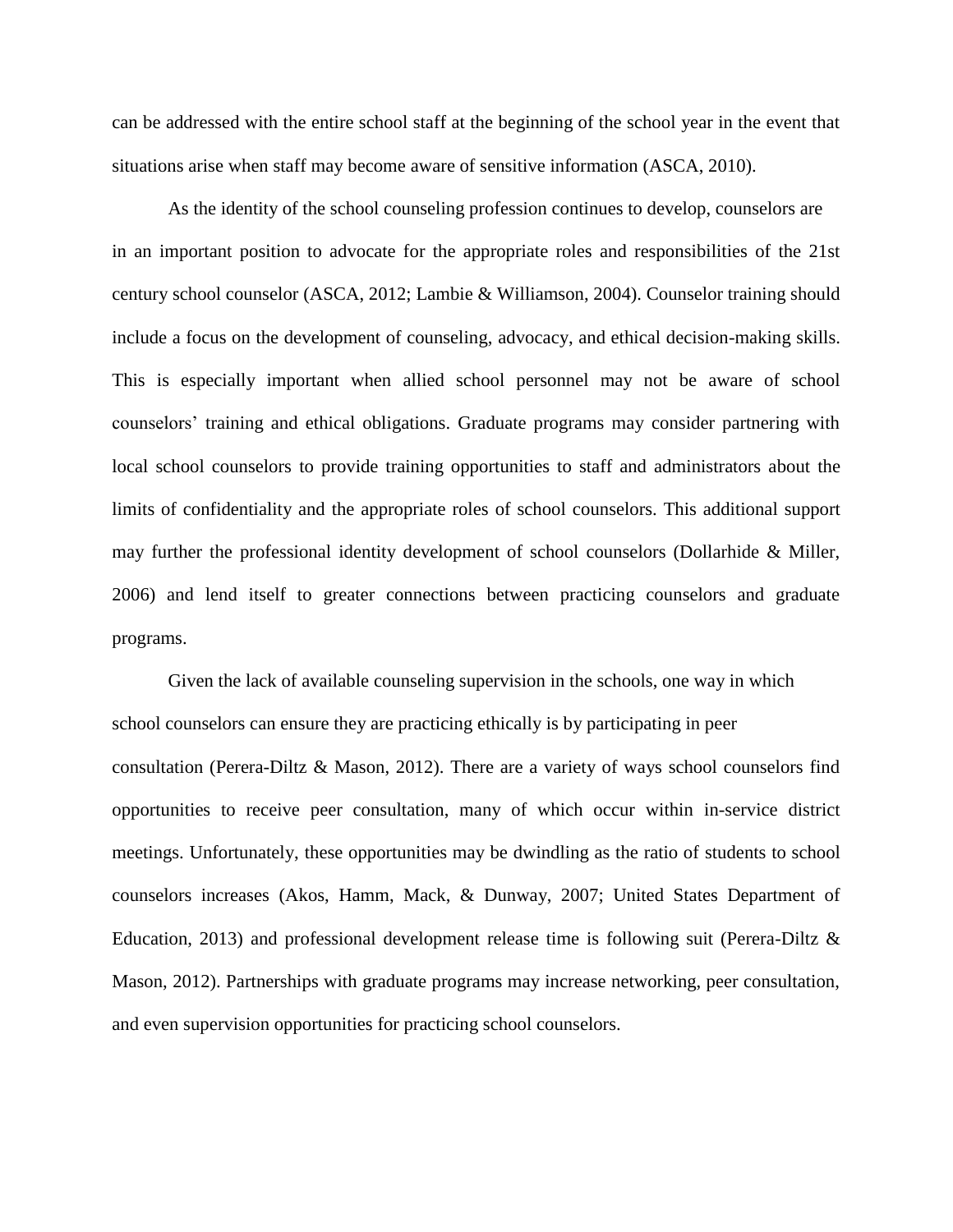Peer consultation, as well as resources through ASCA, state organizations, and local/regional counselor groups are especially important, as school counselors enter the field expected to share community resource referrals for families (ASCA, 2010). While some districts employ school counseling directors or lead counselors to serve as consultants and evaluators, other districts leave the responsibilities of counseling consultation and supervision to noncounseling supervisors (Perera-Diltz & Mason, 2012). This often results in counselors only receiving administrative supervision (Dollarhide & Miller, 2006; Lambie & Williamson, 2004). The challenge new school counselors have with navigating ethical dilemmas (e.g., breaking confidentiality, challenging district policy with ethical mandates) might be made somewhat less daunting with peer mentorship via graduate programs or in the community. Malpractice insurance for school counselors often offers opportunities for legal consultation, and local treatment centers may provide additional community training and consultation. However, without consistent counseling supervision, school counselors must find opportunities to share resources and consult to ensure that they maintain their professional competence and continue to make informed decisions that adhere to their ethical responsibilities.

The use of technology can be another tool to help facilitate peer consultation and supervision among school counselors (Perera-Diltz & Mason, 2012). The integration of online counselor consultation groups can help provide school counselors separated by distance with opportunities to share resources, discuss counseling trends, and increase their pool of peer consultants available when ethical dilemmas arise. These dialogues may also present opportunities for members to discuss ways in which counselors use technology in their work and support stakeholders with knowledge about the benefits and limitations of communicating student information. Examples and discussion specific to web-based peer supervision and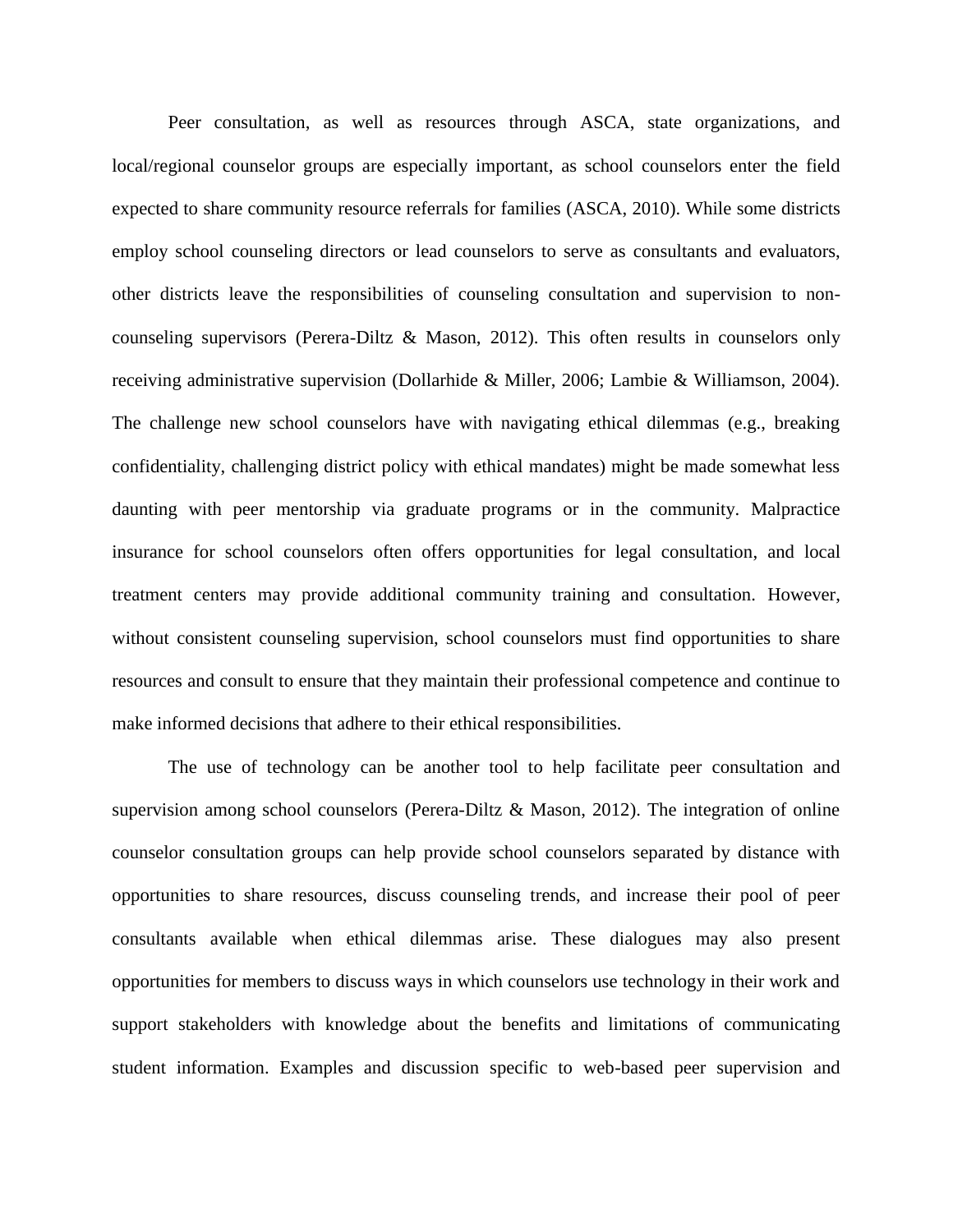consultation models for school counselors can be found in recent literature (Lin, 2012); however, the need for continuing research around the efficacy of technology-based supervision and consultation is warranted.

### **Conclusion**

Infusing case examples into coursework that represent value-laden, ethical decisionmaking dilemmas allows for pre-service school counselors to engage in meaningful dialogue with counselor educators and peers in a supported environment. While counseling students receive ethical decision-making training through introductory courses, continued ethical case conceptualization that highlights the influence of school culture should be integrated. During graduate training school counseling students receive signficant supervision onsite and with university faculty. This level of support facilitates more opportunities to connect and process these issues with a more critical lens while practicing in the school setting. Likewise, practicing school counselors can use cases and problem-based studies during consultative meetings to assist in the development of ethical decision-making skills, strengthen professional identity, and encourage professional advocacy if school counseling supervision is not readily available.